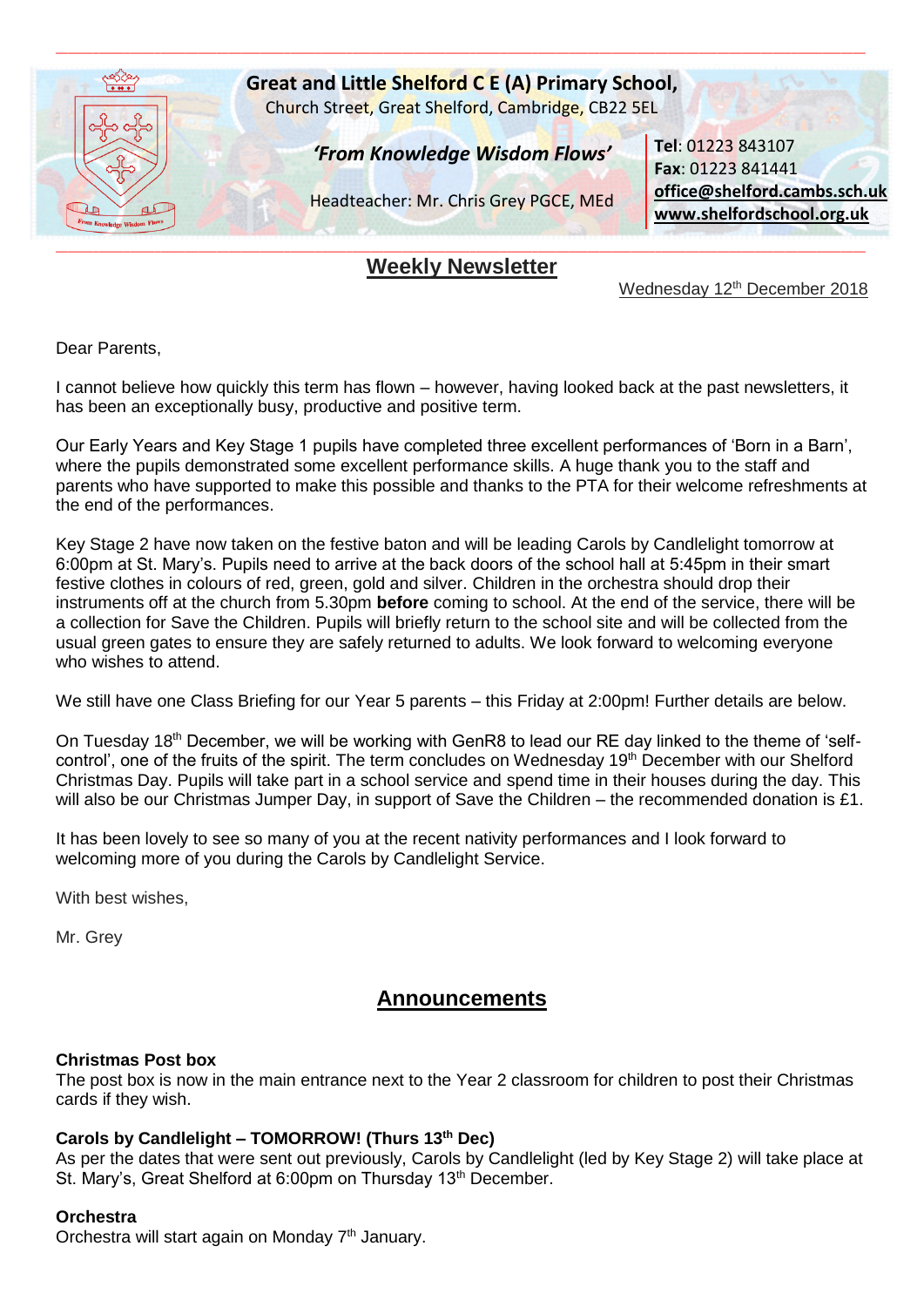# **Changes to lunch menu NEXT WEEK!**



### **Parking**

Please can we remind parents not to park on double yellow lines as this frequently causes obstructions which add to the traffic issues along Church Street. Further to this, if you need to turn your vehicle, please be respectful of the property of others and consider pedestrians at the busy periods of the day. Thank you.

### **Samara's Aid Appeal**

This year, the school will not be collecting contributions to the Operation Christmas Child project. In its place, the school will be supporting another aid appeal called Samara's Aid Appeal. We will be running this in the New Year and it will be linked with our Candlemas Service.

If you do still wish to contribute to Operation Christmas Child, Great Shelford Free Church will be supporting the campaign this year.

### **Class List**

The PTA would like to ensure that as many parents as possible are aware of 'Class List'. This is a great way to keep in touch with the other parents in your class and should help to ensure good communication between parents. Please get in touch with your class' PTA representatives for assistance.